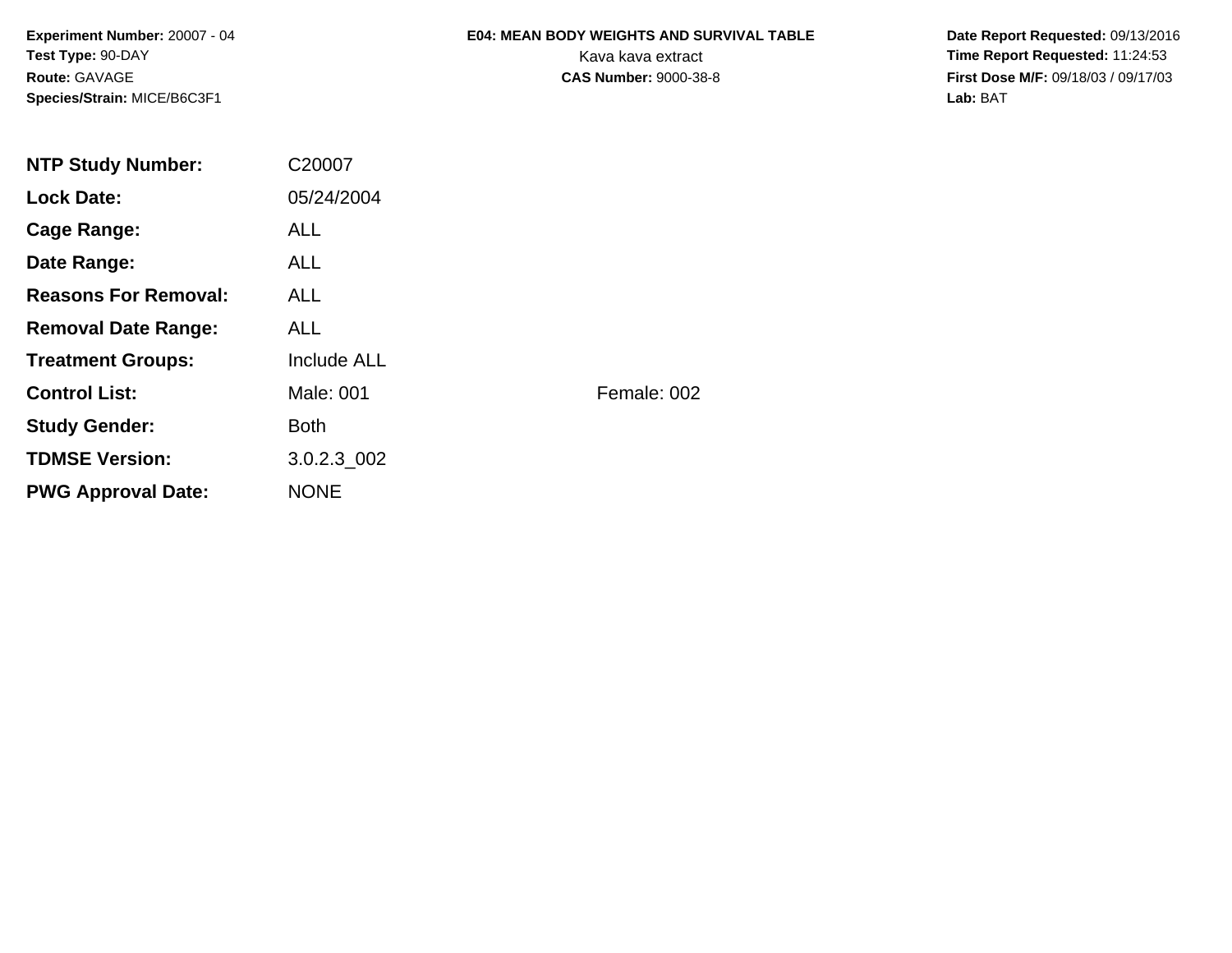### **Experiment Number:** 20007 - 04**Test Type:** 90-DAY**Route:** GAVAGE**Species/Strain:** MICE/B6C3F1

## **E04: MEAN BODY WEIGHTS AND SURVIVAL TABLE**

 **Date Report Requested:** 09/13/2016 Kava kava extract **Time Report Requested:** 11:24:53<br>**CAS Number:** 9000-38-8 **Time Report Requested:** 11:24:53 **First Dose M/F:** 09/18/03 / 09/17/03<br>Lab: BAT **Lab:** BAT

**MALE**

| <b>DAY</b>                | 0 G/KG |    | 0.125 G/KG |                        |    | 0.25 G/KG  |                        |    | 0.5 G/KG |                        |    | <b>1.0 G/KG</b> |                        |    | 2.0 G/KG |                        |    |
|---------------------------|--------|----|------------|------------------------|----|------------|------------------------|----|----------|------------------------|----|-----------------|------------------------|----|----------|------------------------|----|
|                           | WT(G)  | N  | WT(G)      | %<br>OF<br><b>CNTL</b> | N  | WT(G)      | %<br>OF<br><b>CNTL</b> | N  | WT(G)    | %<br>OF<br><b>CNTL</b> | N  | WT(G)           | %<br>OF<br><b>CNTL</b> | N  | WT(G)    | %<br>OF<br><b>CNTL</b> | N  |
|                           | 23.3   | 10 |            | 23.4 100.4             | 10 | 23.3       | 100.3                  | 10 | 23.0     | 99.1                   | 10 | 23.3            | 100.2                  | 10 | 23.5     | 101.2                  | 10 |
| 8                         | 24.1   | 10 | 24.3       | 100.5                  | 10 | 24.0       | 99.4                   | 10 | 24.2     | 100.3                  | 10 | 24.6            | 101.8                  | 10 | 23.4     | 96.8                   | 6  |
| 15                        | 24.9   | 10 |            | 25.3 101.8             | 10 | 24.8       | 99.8                   | 10 | 25.2     | 101.2                  | 10 | 25.5            | 102.6                  | 10 | 24.7     | 99.3                   | 6  |
| 22                        | 25.8   | 10 |            | 26.4 102.3             | 10 | 25.7       | 99.6                   | 10 | 26.1     | 101.2                  | 10 | 26.4            | 102.5                  | 10 | 25.5     | 98.8                   | 6  |
| 29                        | 27.0   | 10 |            | 27.6 102.3             | 10 | 27.2       | 100.7                  | 10 | 27.6     | 102.0                  | 10 | 27.7            | 102.5                  | 10 | 26.7     | 98.8                   | 6  |
| 36                        | 27.4   | 10 | 28.5       | 103.9                  | 10 | 27.8       | 101.4                  | 10 | 28.1     | 102.5                  | 10 | 28.4            | 103.7                  | 10 | 27.0     | 98.5                   | 6  |
| 43                        | 28.5   | 10 | 29.3       | 102.9                  | 10 | 28.7       | 100.7                  | 10 | 28.8     | 101.2                  | 10 | 29.1            | 102.2                  | 10 | 27.8     | 97.7                   | 6  |
| 50                        | 29.6   | 10 | 30.3       | 102.3                  | 10 | 29.8       | 100.5                  | 10 | 30.1     | 101.7                  | 10 | 30.2            | 102.1                  | 10 | 29.0     | 98.0                   | 6  |
| 57                        | 30.7   | 10 | 31.1       | 101.5                  | 10 | 30.9       | 100.7                  | 10 | 31.4     | 102.4                  | 10 | 31.3            | 102.0                  | 10 | 29.5     | 96.3                   | 6  |
| 64                        | 31.9   | 10 | 32.5       | 101.9                  | 10 | 32.1       | 100.6                  | 10 | 32.9     | 103.0                  | 10 | 32.5            | 102.0                  | 10 | 30.0     | 94.1                   | 6  |
| 71                        | 31.8   | 10 | 32.5       | 102.2                  | 10 | 32.4       | 101.9                  | 10 | 32.9     | 103.5                  | 10 | 32.2            | 101.3                  | 10 | 30.0     | 94.4                   | 6  |
| 78                        | 33.3   | 10 | 34.6       | 104.1                  | 10 | 33.9       | 101.8                  | 10 | 34.2     | 102.8                  | 10 | 34.2            | 102.9                  | 10 | 30.9     | 92.9                   | 6  |
| 85                        | 33.6   | 10 | 35.1       | 104.4                  | 10 | 35.0       | 104.4                  | 10 | 35.4     | 105.5                  | 10 | 34.9            | 104.0                  | 10 | 31.3     | 93.1                   | 6  |
| <b>TERM</b><br><b>SAC</b> | 34.4   | 10 |            | 35.5 103.0             | 10 | 35.4 102.8 |                        | 10 |          | 36.0 104.6             | 10 |                 | 35.3 102.6             | 10 | 32.4     | 94.0                   | 6  |

\*\*\* END OF MALE \*\*\*